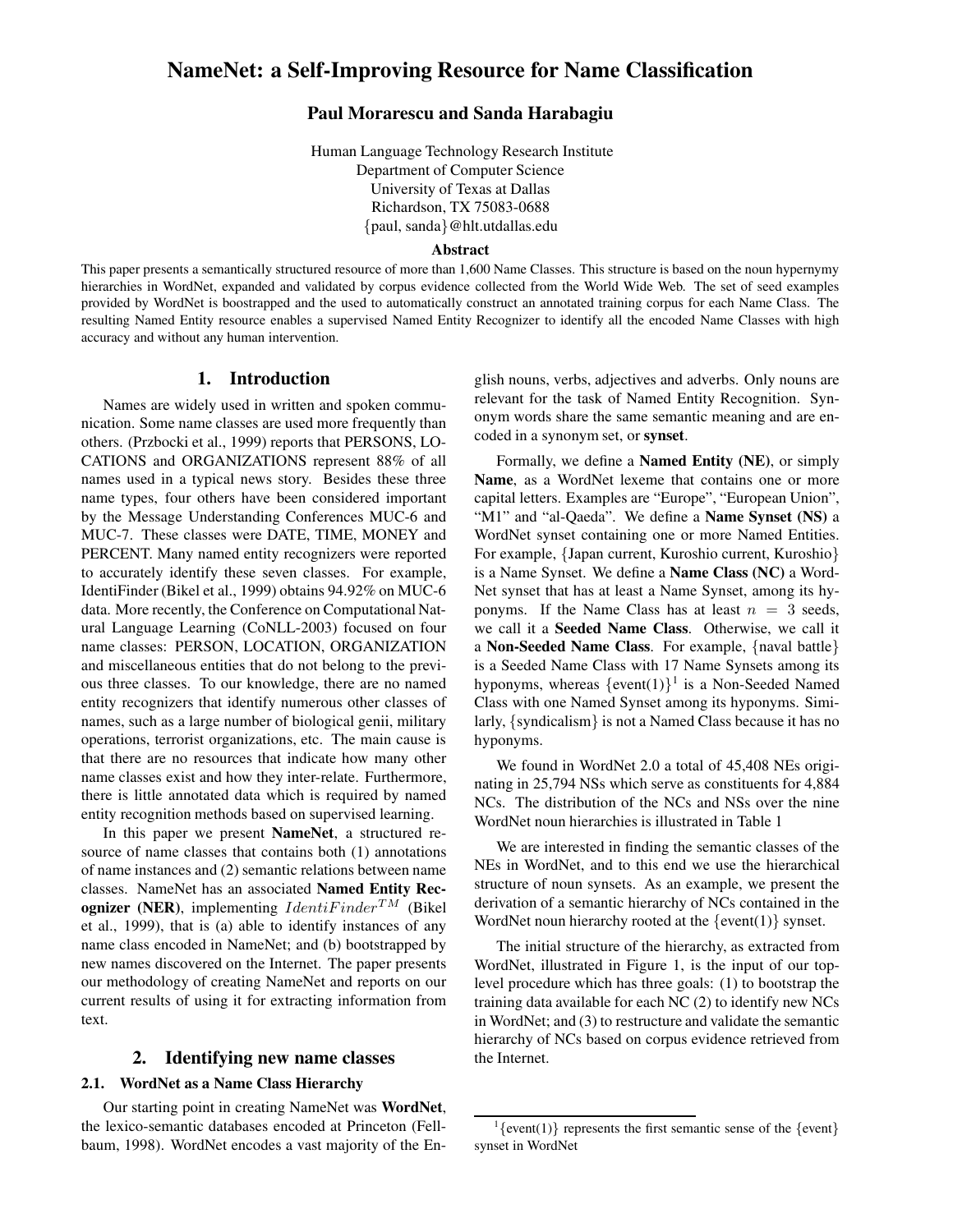|                           | Seeded          | Seeded     | Non-seeded | Non-seeded |
|---------------------------|-----------------|------------|------------|------------|
| WordNet root              | NC <sub>s</sub> | <b>NSs</b> | <b>NCs</b> | <b>NSs</b> |
| group(1)                  | 141             | 6012       | 188        | 238        |
| abstraction (6)           | 174             | 1455       | 385        | 494        |
| entity $(1)$              | 1198            | 12768      | 2189       | 2880       |
| psychological feature (1) | 67              | 826        | 156        | 183        |
| state $(4)$               | 19              | 83         | 102        | 127        |
| event $(1)$               | 11              | 182        | 54         | 61         |
| act(2)                    | 28              | 273        | 128        | 147        |
| possession $(2)$          |                 | 3          | 12         | 13         |
| phenomenon $(1)$          | 5               | 18         | 26         | 31         |
| <b>TOTAL</b>              | 1644            | 21620      | 3240       | 4174       |

Table 1: The distribution of Name Synsets and Name Classes over the WordNet noun hierarchies



Figure 1: Example of an initial Name Class Hierarchy extracted from WordNet 2.0

### **2.2. Bootstrapping the data for Name Classes**

The bootstrapping procedure is applied on each Seeded Name Class  $NC_i$  from WordNet. Based on documents retrieved by the Google search engine, the following procedure extends the set of NEs in  $NC_i$  and generates an annotated corpus that is used directly to train a supervised NER that identifies  $NC_i$ .

*Step 1* Collect the seeds of the Name Class  $NC_i$  =  $\{NE_1, NE_2, ..., NE_n\}$ , where  $NE_j$ ,  $1 \le j \le n$ , are the seeds of  $NC_i$ , i.e. the Named Entities in all its direct hyponyms.

*Step* 2 Given the seeds  $NE<sub>j</sub>$  and the lexemes  $WF<sub>k</sub>$ , 1  $\leq k \leq m$ , in Name Class  $NC_i$ , we generate a set of queries for the Google search engine. The general syntax of each query is an OR boolean operation between all  $WF_k$  conjoined with an (implicit) AND boolean operation between all  $NE_j$ :

google query =  $(WF_1 \t{OR} WF_2 \t{OR} ... \t{OR} WF_m)$ AND  $(NE_1 NE_2 ... NE_n)$ 

For example, a Google query for the {battle, conflict, engagement} Name Class illustrated in Figure 1 is *("battle" OR "conflict" OR "engagement") AND ("Armageddon" "Battle of Britain" "Drogheda")*. A Google query for the {revolution(2)} Name Class is *("revolution") AND ("American Revolution" "Chinese Revolution" "Cuban Revolution" "English Revolution" "French Revolution " "Mexican Revolution" "Russian Revolution")*

Google returns only ten results for each query, thus we need to resubmit the query repeatedly to retrieve more than 10 results. Since (Calishain and Dornfest, 2003) report that the results retrieved by Google depend on the order of the query words, we shuffle the query words randomly each time we resubmit the query. Moreover, each alias of the same name in WordNet (such as {Passero, Cape Passero,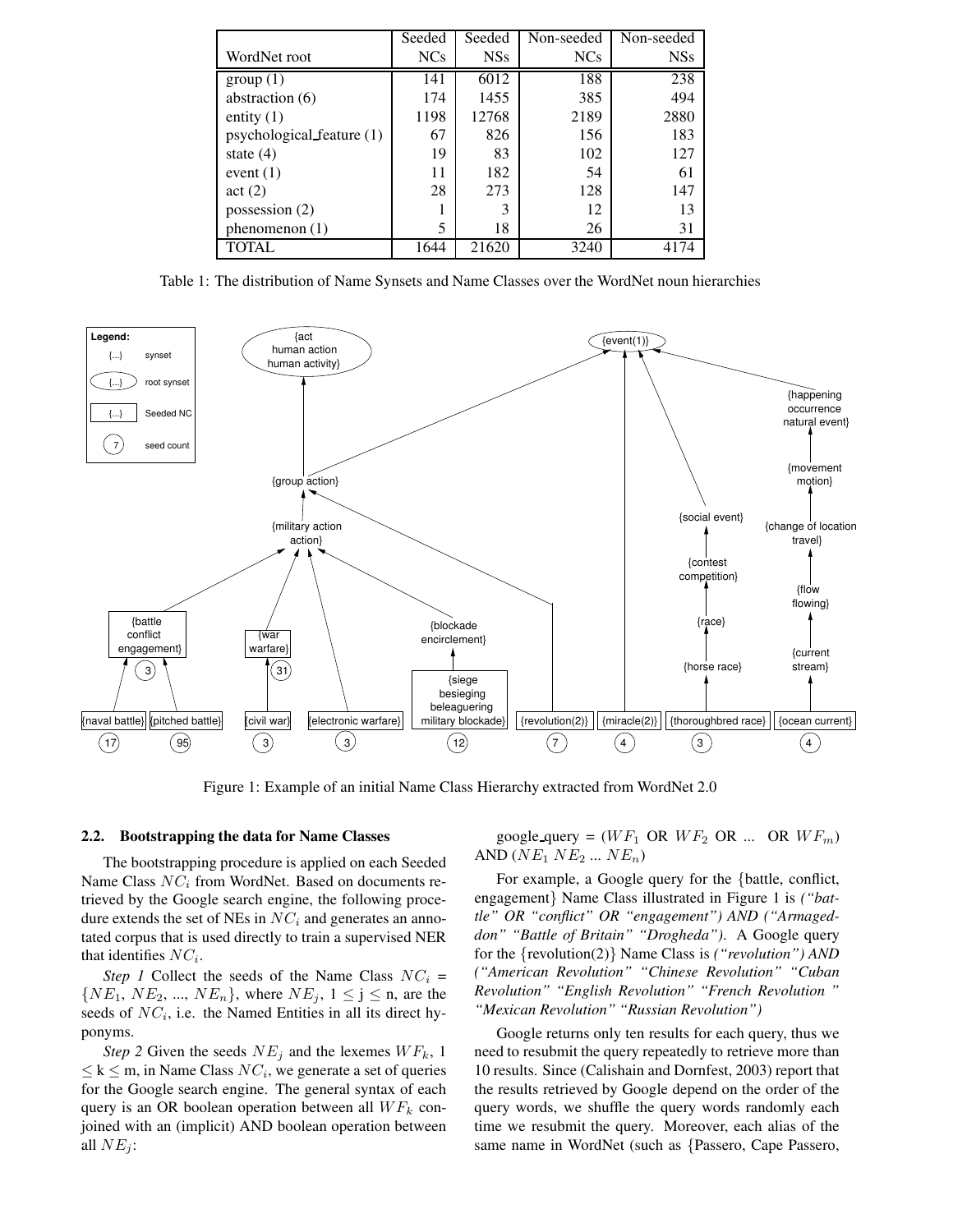Passero Cape}) has the same probability of being used as a query term.

*Step 3* Filter out the web-related content, such as HTML tags and JavaScript code, from all documents such that we are left only with the actual text. Also, filter out all-capital texts because our NER uses capitalization as a hint in identifying NEs. We paste all the remaining text content into a single document D.

*Step 4* Split D into sentences using the sentence boundary detector described in (Ratnaparkhi-99). Discard all sentences that do not contain any NE.

*Step* 5 Generate the training corpus for our NER by from the set  $\{S_i\}$  of all the sentences in D such that each  $S_i$  contains one or more NEs from  $NC_i$  and no NE that is not in  $NC_i$ . To provide negative examples, merge this set of sentences with a similar set of sentences collected for an arbitrary  $NC_k$  from a different WordNet noun hierarchy<sup>2</sup>. Train the NER on the resulting set of sentences.

*Step 6* Generate the testing corpus for our NER from the set  $\{S_j\}$  of all sentences in D such that each  $S_j$  contains one or more NEs which are not in  $NC_i$ . Test the NER on this set of sentences.

*Step* 7 All the NEs which are not in  $NC_i$  and have been annotated by the NER in the testing phase are added to  $NC_i$ seeds.

*Step 8* The procedure is restarted from step 2 with the the new set of seeds, until we have *enough*<sup>3</sup> seeds or the last iteration ended with no NEs being added to  $NC_i$ .<sup>4</sup>

The result of this procedure is (1) a set of new NCs; and (2) annotated corpora than can be used to train our NER to identify instances of all the old and new NCs.

#### **2.3. The identification of new name classes**

As illustrated in Figure 1, semantic relations connect NCs. For example, a hyponymy (IS-A) relation exists between {naval battle} and {battle, conflict, engagement}. We know that *Trafalgar* is a NE of {naval battle} and it is important to decide whether it is also a NE of {battle, conflict, engagement}. We claim that a class  $NC_i$  must satisfy certain conditions for the names identified as its examples to be identified as examples of  $NC_j$ , where  $NC_i$  is a hyponym of  $NC_j$ . Namely,  $NC_i$  must tag with our NER the training instances of all hyponyms of  $NC_i$ , as well as all the NEs of  $NC_i$ , as defined in section 1.2.

Given two name classes  $NC_i \neq NC_j$ , such that either ( $NC_i$  is-a  $NC_j$ ) or  $\exists NC_k$  such that ( $NC_i$  is-a  $NC_k$ ) and  $(NC_i$  is-a  $NC_k$ ), the procedure to decide whether the names of  $NC_i$  and the names of  $NC_j$  are classified in the same NC by our NER is the following:

1) Split the corpus of  $NC_i$  into 90% for training and 10% for testing

2) Train the NER on the training corpus of  $NC_i$ 

3) Test the NER on the testing corpus of  $NC_i$  using tenfold cross-validation

4) Test the NER on the corpus of  $NC_j$ 

5) Use hypothesis testing to decide which of  $H_1: NC_i$ =  $NC_j$  and  $H_2$ :  $NC_i \neq NC_j$  is better supported by the data

### **3. Experimental Setup and Results**

The procedures described in this paper require no human intervention. However, the users can set a few parameters according to their particular task:

(1) The minimum number (n) of seeds which defines a Seeded Name Class, which we set to 3 in the Introduction.

(2) The number of seeds that is considered satisfactory to stop the bootstrapping algorithm. We used fixed values like 30 or 50 as well relative values that were multipliers of the original number of seeds of each class.

(3) The confidence interval used to decide whether two or more NCs are to be considered as a single NC for the practical NE recognition task. A fine tuning may be required here.

All the Seeded Name Classes in Figure 1 were successfully boostrapped by the procedure in section 2.2, as shown in Table 2

| NC                               | New NEs |
|----------------------------------|---------|
| {battle, conflict, engagement}   | 141     |
| {naval battle}                   | 8       |
| {pitched battle}                 | 21      |
| $\{$ civl war $\}$               |         |
| $\{war, warfare\}$               | 12      |
| {electronic warfare}             |         |
| {siege, besieging, beleaguering, |         |
| military blockade}               | 3       |
| { $revolution(2)$ }              | 6       |
| $\{$ miracle $(2)\}$             | 10      |
| {thoroughtbred race}             |         |
| $ocean current\}$                |         |

Table 2: The Boostrapping Results

The 141 new NEs of the {battle, conflict, engagement} propagated from its two hyponyms {naval battle} and {pitched battle}.

A new Seeded Name Class represented by synset {military action, action} resulted from the unification of all its Name Class hyponyms illustrated in Figure 1.

There is no gold standard against which the precision and recall of the boostrapping procedure can be computed automatically. Thus we performed a manual validation of the NC hierarchy in Figure 1 after the boostrapping, and obtained the values of 81.4% and respectively 83.1%.

### **4. Applications**

NameNet is useful for domain-specific Information Extraction. In a domain like Terrorism it is more useful to identify terrorist organizations than organizations in general. This enables the acquisition of more precise and efficient extraction patterns.

A hierarchical structuring of Name Classes like the one we propose in NameNet improves the recognition of instances of subsuming classes, as more corpus evidence is

<sup>&</sup>lt;sup>2</sup>Since NCs from different WordNet noun hierarchies should not be recognized as the same NC by the NER

<sup>&</sup>lt;sup>3</sup>"enough" is an application-dependent integer parameter that can be set by the user

<sup>&</sup>lt;sup>4</sup>We used the latter as the stop condition in our experiments